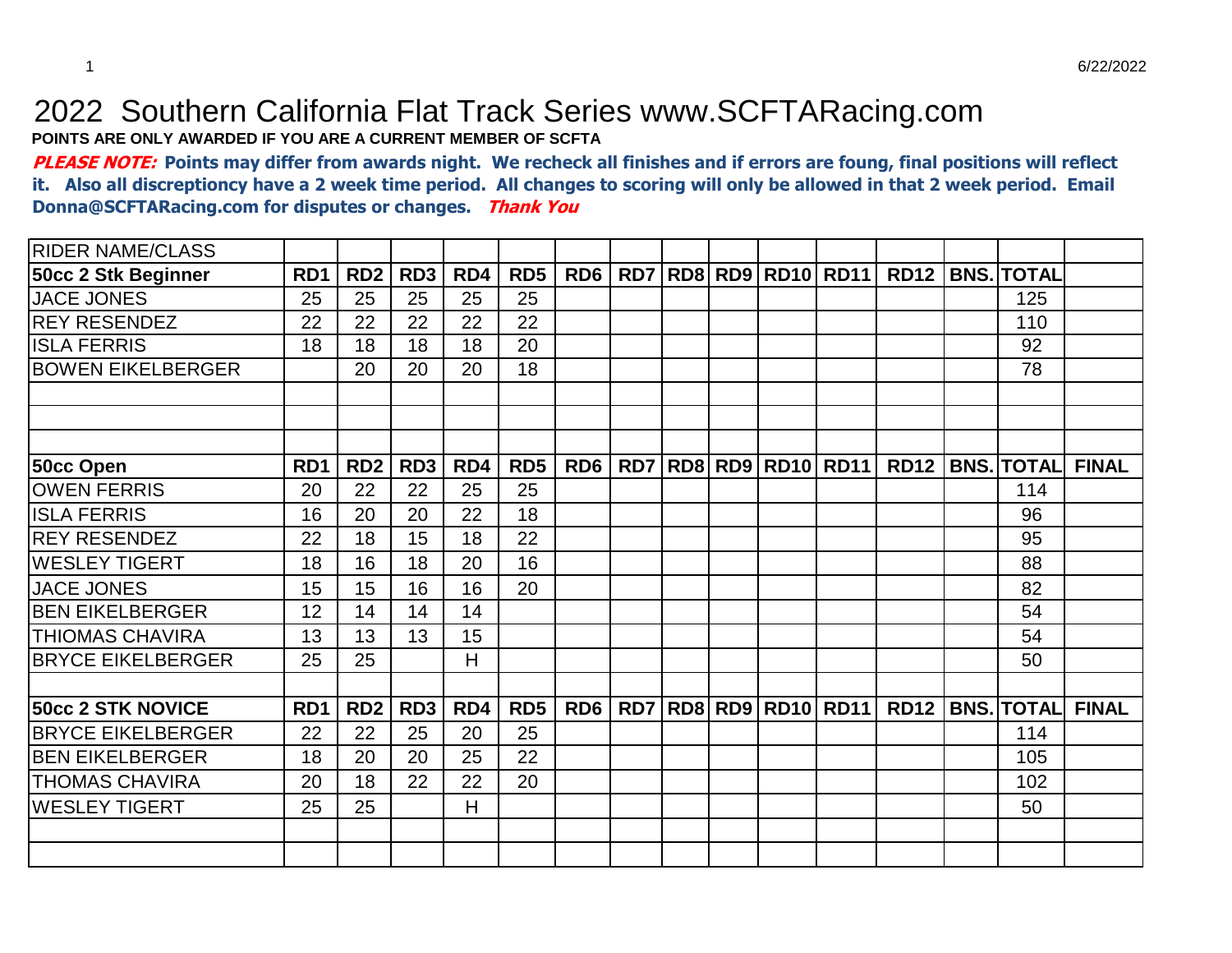| 50 cc 4 Stk Beginner     | R <sub>D</sub> 1 | RD <sub>2</sub>           | RD3              | RD <sub>4</sub>       | RD <sub>5</sub> | RD <sub>6</sub> |  |  | <b>RD7 RD8 RD9 RD10 RD11</b>  | <b>RD12</b> | <b>BNS. TOTAL</b>      | <b>FINAL</b> |
|--------------------------|------------------|---------------------------|------------------|-----------------------|-----------------|-----------------|--|--|-------------------------------|-------------|------------------------|--------------|
| <b>OWEN FERRIS</b>       | 25               | 25                        | 25               | 25                    | 25              |                 |  |  |                               |             | 125                    |              |
|                          |                  |                           |                  |                       |                 |                 |  |  |                               |             |                        |              |
| <b>65 2 STK AMATEUR</b>  | RD <sub>1</sub>  | RD <sub>2</sub>           | RD <sub>3</sub>  | RD4                   | RD <sub>5</sub> | RD <sub>6</sub> |  |  | RD7   RD8   RD9   RD10   RD11 |             | RD12   BNS. TOTAL      | <b>FINAL</b> |
| <b>JACKSON BROWN</b>     |                  |                           |                  | 25                    | 22              |                 |  |  |                               |             | 47                     |              |
| <b>COLTON SHAFER</b>     |                  |                           |                  |                       | 25              |                 |  |  |                               |             | 25                     |              |
|                          |                  |                           |                  |                       |                 |                 |  |  |                               |             |                        |              |
| 65cc-70cc 2 Stk Beginner |                  | RD.1   RD.2   RD.3   RD.4 |                  |                       | <b>RD.5</b>     | RD6             |  |  | RD7   RD8   RD9   RD10   RD11 |             | <b>RD12 BNS. TOTAL</b> | <b>FINAL</b> |
| <b>ANTHONY LUPO</b>      | 20               | 22                        | 22               | 25                    |                 |                 |  |  |                               |             | 89                     |              |
| <b>DANNY IHA</b>         | 25               | 20                        |                  |                       | 25              |                 |  |  |                               |             | 70                     |              |
| <b>ANNIKA RUELAS</b>     | 18               | 18                        |                  |                       |                 |                 |  |  |                               |             | 36                     |              |
| <b>THOMAS CHAVIRA</b>    | 22               |                           |                  |                       |                 |                 |  |  |                               |             | 22                     |              |
|                          |                  |                           |                  |                       |                 |                 |  |  |                               |             |                        |              |
| <b>65cc Open</b>         | <b>RD.1</b>      | <b>RD.2</b>               | <b>RD.3 RD.4</b> |                       | <b>RD.5</b>     | RD <sub>6</sub> |  |  | <b>RD7 RD8 RD9 RD10 RD11</b>  | <b>RD12</b> | <b>BNS. TOTAL</b>      | <b>FINAL</b> |
| <b>ANTHONY LUPO</b>      | 20               | 22                        | 22               | 22                    |                 |                 |  |  |                               |             | 86                     |              |
| <b>JACKSON BROWN</b>     |                  | 25                        |                  | 25                    | 20              |                 |  |  |                               |             | 70                     |              |
| <b>ANIKA RUELAS</b>      | 22               | 18                        | 20               |                       |                 |                 |  |  |                               |             | 60                     |              |
| <b>DANNY IHA</b>         |                  | 22                        |                  |                       | 18              |                 |  |  |                               |             | 40                     |              |
| <b>COLTON SHAFER</b>     |                  |                           |                  |                       | 25              |                 |  |  |                               |             | 25                     |              |
|                          |                  |                           |                  |                       |                 |                 |  |  |                               |             |                        |              |
| <b>85CC OPEN</b>         | <b>RD.1</b>      |                           |                  | <b>RD.2 RD.3 RD.4</b> | <b>RD.5</b>     | RD <sub>6</sub> |  |  | RD7   RD8   RD9   RD10   RD11 |             | <b>RD12 BNS. TOTAL</b> | <b>FINAL</b> |
| <b>COLTON SHAFER</b>     | 22               | 25                        | 25               |                       | 25              |                 |  |  |                               |             | 97                     |              |
| <b>JASPER HEATHFIELD</b> | 20               | 18                        | 18               | 20                    | 16              |                 |  |  |                               |             | 92                     |              |
| <b>JACKSON BROWN</b>     |                  | 16                        |                  | 22                    | 15              |                 |  |  |                               |             | 53                     |              |
| <b>KENSI MATUDAIRA</b>   | 25               | 22                        |                  |                       |                 |                 |  |  |                               |             | 47                     |              |
| <b>CURTIS NUGENT</b>     |                  |                           |                  | 25                    | 14              |                 |  |  |                               |             | 39                     |              |
| <b>EMMETT BROWN</b>      |                  |                           | 22               |                       |                 |                 |  |  |                               |             | 22                     |              |
|                          |                  |                           |                  |                       |                 |                 |  |  |                               |             |                        |              |
|                          |                  |                           |                  |                       |                 |                 |  |  |                               |             |                        |              |
|                          |                  |                           |                  |                       |                 |                 |  |  |                               |             |                        |              |
|                          |                  |                           |                  |                       |                 |                 |  |  |                               |             |                        |              |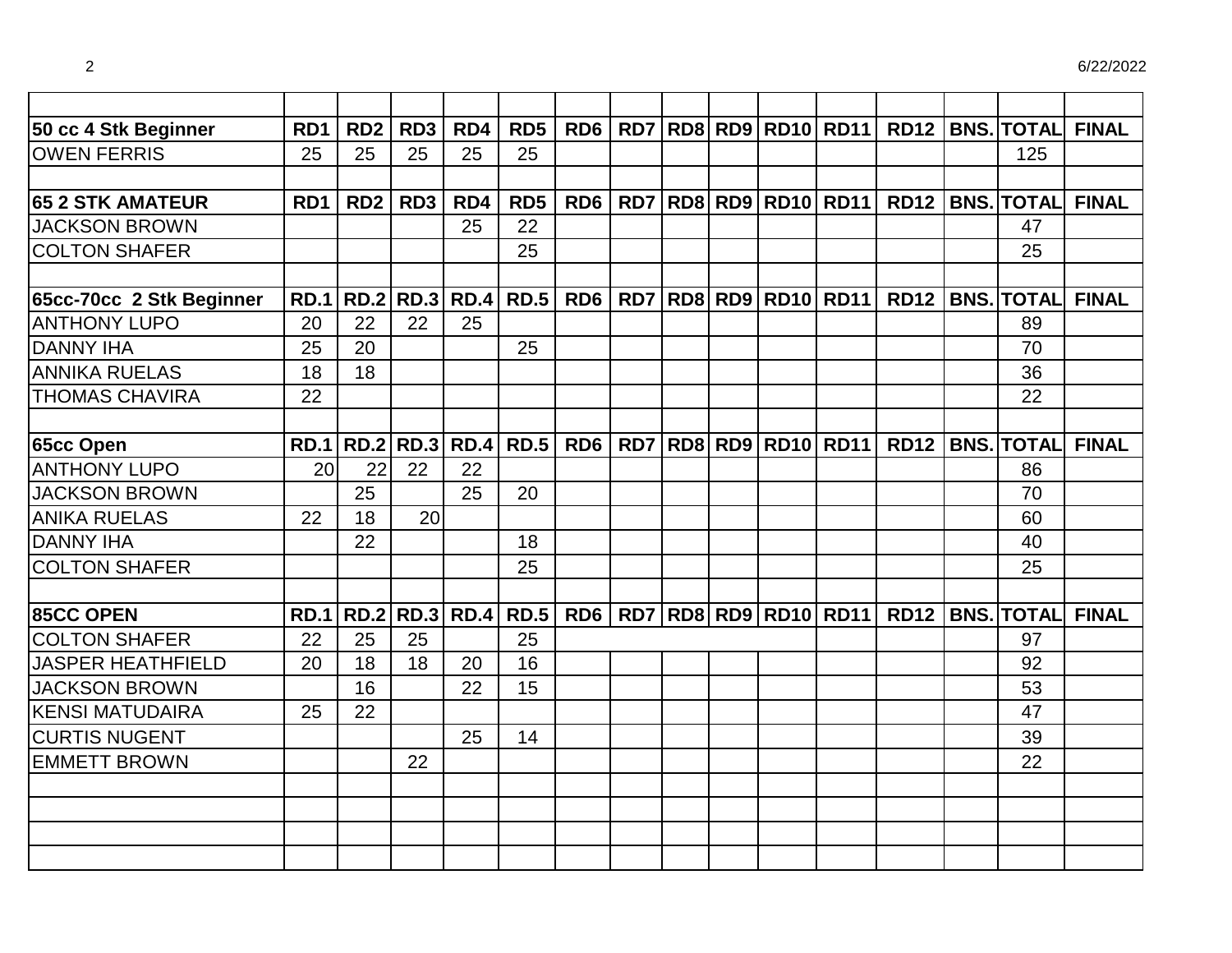| <b>85CC AMATEUR</b>       |             |    |    |                    |                                  |                 |  |                                        |  |                                       | RD.1 RD.2 RD.3 RD.4 RD.5 RD6 RD7 RD8 RD9 RD10 RD11 RD12 BNS. TOTAL FINAL |
|---------------------------|-------------|----|----|--------------------|----------------------------------|-----------------|--|----------------------------------------|--|---------------------------------------|--------------------------------------------------------------------------|
| JASPER HEATHFIELD         | 20          | 18 | 22 | 25                 | 20                               |                 |  |                                        |  | 105                                   |                                                                          |
| <b>COLTON SHAFER</b>      | 22          | 25 | 25 |                    | 25                               |                 |  |                                        |  | 97                                    |                                                                          |
| <b>KENSI MATUDAIRA</b>    | 25          | 22 |    |                    |                                  |                 |  |                                        |  | 47                                    |                                                                          |
| <b>CURTIS NUGENT</b>      |             |    |    | 25                 | 22                               |                 |  |                                        |  | 47                                    |                                                                          |
|                           |             |    |    |                    |                                  |                 |  |                                        |  |                                       |                                                                          |
|                           |             |    |    |                    |                                  |                 |  |                                        |  |                                       |                                                                          |
|                           |             |    |    |                    |                                  |                 |  |                                        |  |                                       |                                                                          |
|                           |             |    |    |                    |                                  |                 |  |                                        |  |                                       |                                                                          |
| <b>85cc2 Stk BEGINNER</b> | <b>RD.1</b> |    |    | RD.2   RD.3   RD.4 | <b>RD.5</b>                      | RD6             |  | <b>RD7   RD8   RD9   RD10   RD11  </b> |  | <b>RD12 BNS. TOTAL</b>                | <b>FINAL</b>                                                             |
| <b>JACKSON BROWN</b>      |             | 25 |    | 25                 | 25                               |                 |  |                                        |  | 75                                    |                                                                          |
| <b>EMMETT BROWN</b>       |             |    | 25 |                    |                                  |                 |  |                                        |  | 25                                    |                                                                          |
|                           |             |    |    |                    |                                  |                 |  |                                        |  |                                       |                                                                          |
|                           |             |    |    |                    |                                  |                 |  |                                        |  |                                       |                                                                          |
| 85cc 4stk Novice          |             |    |    |                    | RD.1   RD.2   RD.3   RD.4   RD.5 | R <sub>D6</sub> |  |                                        |  | RD7 RD8 RD9 RD10 RD11 RD12 BNS. TOTAL | <b>Final</b>                                                             |
|                           |             |    |    |                    |                                  |                 |  |                                        |  |                                       |                                                                          |
|                           |             |    |    |                    |                                  |                 |  |                                        |  |                                       |                                                                          |
|                           |             |    |    |                    |                                  |                 |  |                                        |  |                                       |                                                                          |
|                           |             |    |    |                    |                                  |                 |  |                                        |  |                                       |                                                                          |
| Youth 250 Open            | <b>RD.1</b> |    |    |                    | RD.2   RD.3   RD.4   RD.5        | RD <sub>6</sub> |  | RD7 RD8 RD9 RD10 RD11                  |  | RD12   BNS.   TOTAL                   | <b>FINAL</b>                                                             |
|                           |             |    |    |                    |                                  |                 |  |                                        |  |                                       |                                                                          |
| <b>Powder Puff</b>        | <b>RD.1</b> |    |    | RD.2   RD.3   RD.4 | <b>RD.5</b>                      | RD <sub>6</sub> |  |                                        |  | RD7 RD8 RD9 RD10 RD11 RD12 BNS. TOTAL | <b>FINAL</b>                                                             |
| <b>JOEY CRABTREE</b>      | 15          | 20 | 20 | 20                 | 22                               |                 |  |                                        |  | 97                                    |                                                                          |
| <b>SUMMER KUKLA</b>       |             | 22 | 25 | 25                 | 25                               |                 |  |                                        |  | 97                                    |                                                                          |
| <b>SIERRA HICKERSON</b>   | 25          | 25 |    | 22                 |                                  |                 |  |                                        |  | 72                                    |                                                                          |
| <b>MARISSA SILVA</b>      |             | 18 |    | 18                 |                                  |                 |  |                                        |  | 36                                    |                                                                          |
| <b>BRANDI BECK</b>        |             |    |    | 16                 | 20                               |                 |  |                                        |  | 36                                    |                                                                          |
| <b>GENMEVA HOWES</b>      | 18          |    |    |                    |                                  |                 |  |                                        |  | 18                                    |                                                                          |
|                           |             |    |    |                    |                                  |                 |  |                                        |  |                                       |                                                                          |
|                           |             |    |    |                    |                                  |                 |  |                                        |  |                                       |                                                                          |
|                           |             |    |    |                    |                                  |                 |  |                                        |  |                                       |                                                                          |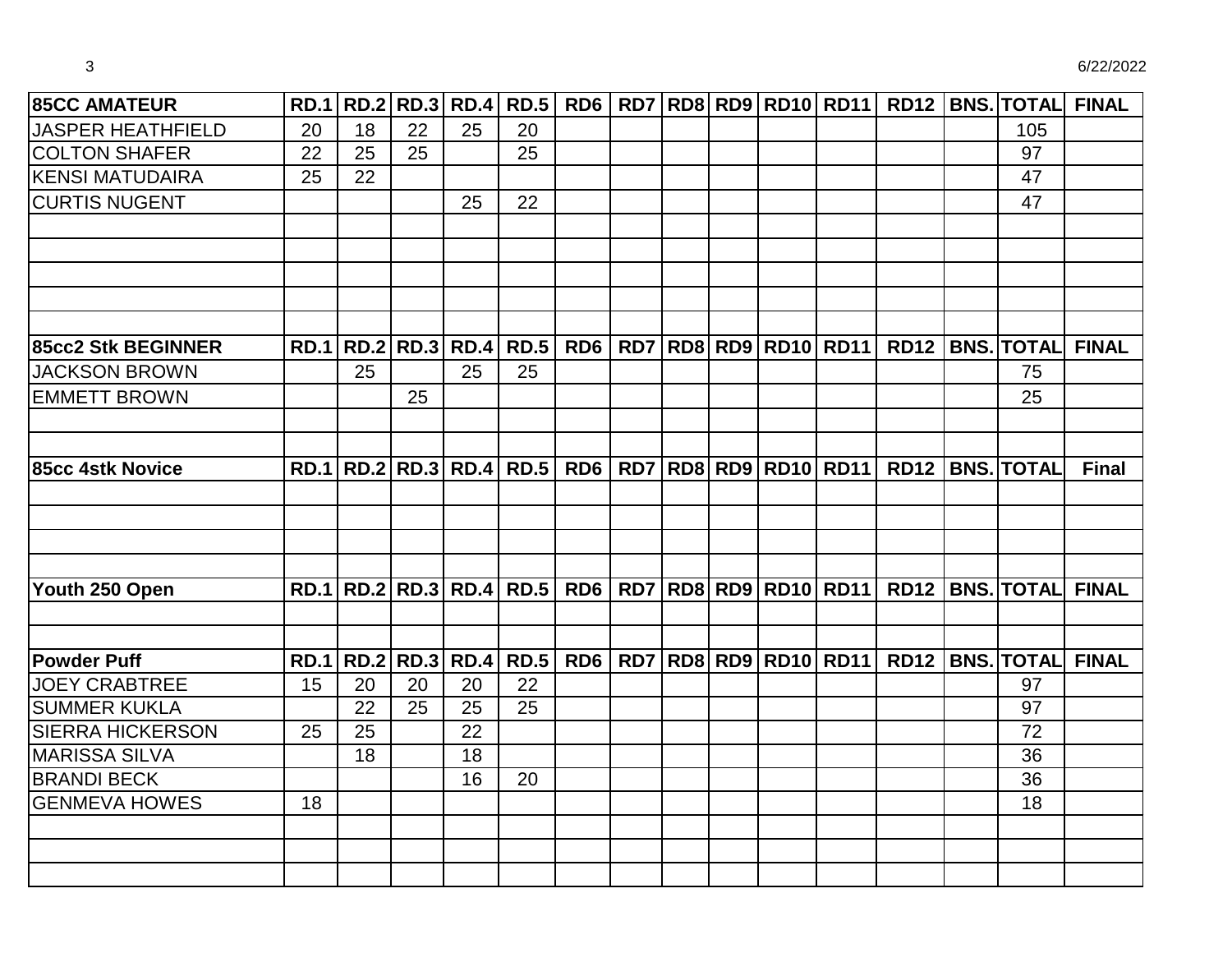| <b>OPEN UNCLASSIFIED</b>               |    |            |            |    |    |  |  |                                                                          |  | RD.1 RD.2 RD.3 RD.4 RD.5 RD6 RD7 RD8 RD9 RD10 RD11 RD12 BNS. TOTAL FINAL |              |
|----------------------------------------|----|------------|------------|----|----|--|--|--------------------------------------------------------------------------|--|--------------------------------------------------------------------------|--------------|
| <b>COLIN PETTON</b>                    | 22 |            | 25         | 25 | 25 |  |  |                                                                          |  | 97                                                                       |              |
| <b>EVIN PERRAULT</b>                   | 20 |            | 20         | 20 | 22 |  |  |                                                                          |  | 82                                                                       |              |
| <b>ALEX THERMIOTS</b>                  | 25 |            |            |    |    |  |  |                                                                          |  | 25                                                                       |              |
| <b>MOISES CASTANEDA</b>                | 15 |            |            |    |    |  |  |                                                                          |  | 15                                                                       |              |
| <b>GENEVA HOWES</b>                    | 14 |            |            |    |    |  |  |                                                                          |  | 14                                                                       |              |
|                                        |    |            |            |    |    |  |  |                                                                          |  |                                                                          |              |
| <b>OPEN NOVICE/BEGINNER</b>            |    |            |            |    |    |  |  | RD.1   RD.2   RD.3   RD.4   RD.5   RD.6   RD.7   RD8   RD9   RD10   RD11 |  | RD12   BNS. TOTAL                                                        | <b>FINAL</b> |
| <b>WILLIAM BECK</b>                    | 20 | 16         | 18         | 18 | 22 |  |  |                                                                          |  | 94                                                                       |              |
| <b>JOSEPH BOYD</b>                     |    | 22         | 25         | 20 | 25 |  |  |                                                                          |  | 92                                                                       |              |
| <b>TJ BISCH</b>                        |    | 18         | 20         | 16 | 18 |  |  |                                                                          |  | 72                                                                       |              |
| <b>SIERRA HICKERSON</b>                | 25 | 20         | <b>DNF</b> | 13 |    |  |  |                                                                          |  | 58                                                                       |              |
| <b>SUMMER KUKLA</b>                    |    |            |            | 13 | 20 |  |  |                                                                          |  | 33                                                                       |              |
| ZANE BODENBENDER                       |    | 25         |            |    |    |  |  |                                                                          |  | 25                                                                       |              |
| <b>GENE BROWN</b>                      |    | <b>DNF</b> |            | 22 |    |  |  |                                                                          |  | 22                                                                       |              |
| <b>GENEVA HOWES</b>                    | 18 |            |            |    |    |  |  |                                                                          |  | 18                                                                       |              |
| <b>CHRIS PICCIRILLO</b>                |    |            |            | 14 |    |  |  |                                                                          |  | 14                                                                       |              |
|                                        |    |            |            |    |    |  |  |                                                                          |  |                                                                          |              |
| Open 4 Stk MAD DOG 100C RD.1 RD.2 RD.3 |    |            |            |    |    |  |  | RD.4   RD.5   RD6   RD7   RD8   RD9   RD10   RD11                        |  | <b>RD12   BNS.   TOTAL</b>                                               | <b>FINAL</b> |
| <b>CONNER HICKERSON</b>                | 22 | 22         | 25         | 25 | 25 |  |  |                                                                          |  | 119                                                                      |              |
| <b>JASPER HEATHFIELD</b>               | 20 | 20         | 18         | 18 | 22 |  |  |                                                                          |  | 98                                                                       |              |
| <b>MARK HEATHFIELD</b>                 | 16 | 15         | 20         | 20 | 18 |  |  |                                                                          |  | 89                                                                       |              |
| <b>SIERRA HICKERSON</b>                | 25 | 18         |            | 22 |    |  |  |                                                                          |  | 65                                                                       |              |
| <b>EVAN PERRAULT</b>                   |    |            | 16         | 16 | 20 |  |  |                                                                          |  | 52                                                                       |              |
| <b>SUMMER KUKLA</b>                    |    | 25         | 22         |    |    |  |  |                                                                          |  | 47                                                                       |              |
| <b>DAN IHA</b>                         | 18 | 14         |            |    |    |  |  |                                                                          |  | 32                                                                       |              |
| <b>BRANDI BECK</b>                     |    |            |            | 15 | 16 |  |  |                                                                          |  | 31                                                                       |              |
| <b>JOE PAPE</b>                        | 15 |            |            |    |    |  |  |                                                                          |  | 15                                                                       |              |
| <b>NATHAN BAUMGARDNER</b>              | 14 |            |            |    |    |  |  |                                                                          |  | 14                                                                       |              |
|                                        |    |            |            |    |    |  |  |                                                                          |  |                                                                          |              |
|                                        |    |            |            |    |    |  |  |                                                                          |  |                                                                          |              |
|                                        |    |            |            |    |    |  |  |                                                                          |  |                                                                          |              |
|                                        |    |            |            |    |    |  |  |                                                                          |  |                                                                          |              |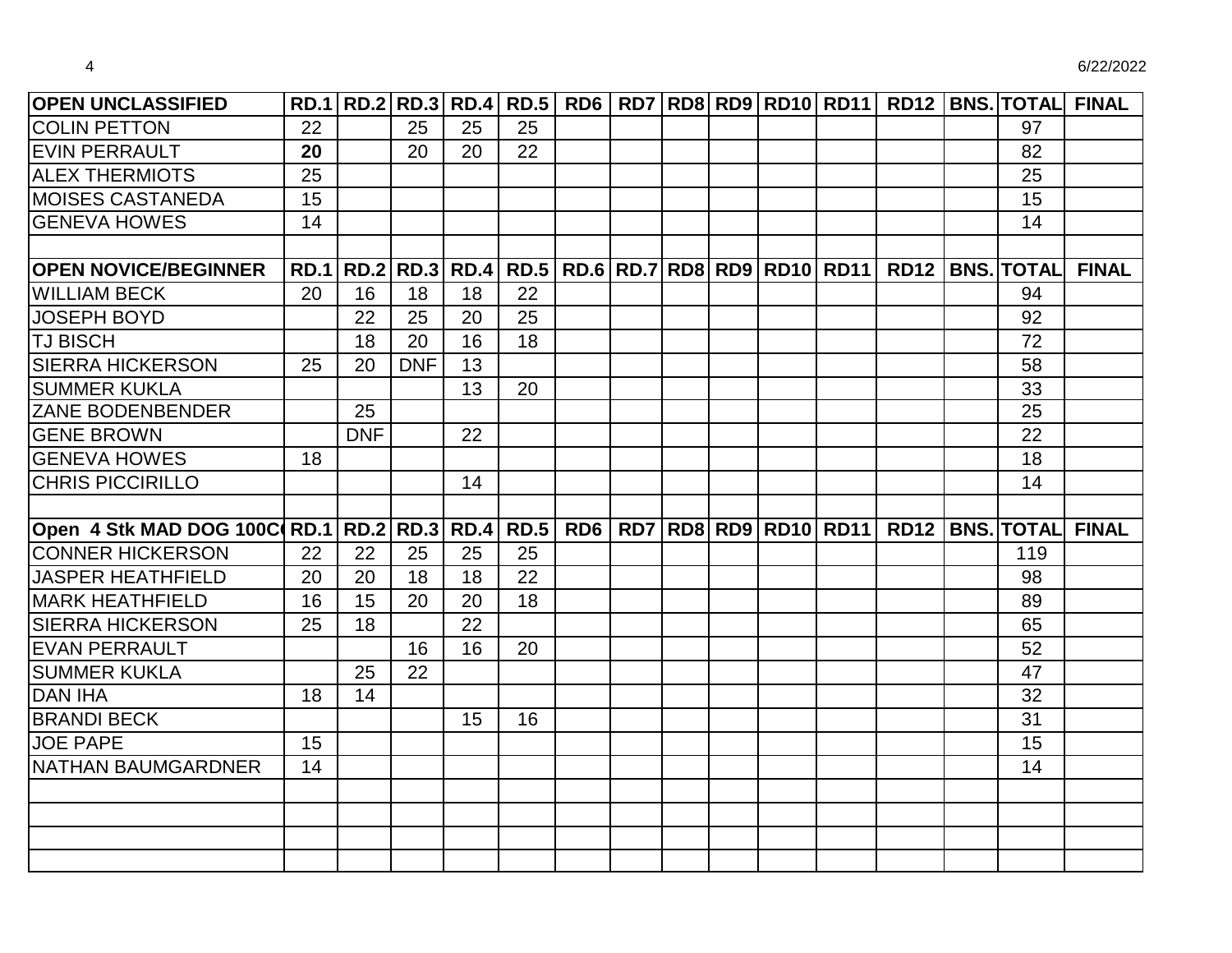| <b>OPEN AMATEUR</b>     |             |                 |            |            |    |  |  |                                                 |  | RD.1 RD.2 RD.3 RD.4 RD.5 RD.6 RD.7 RD8 RD9 RD10 RD11 RD12 BNS. TOTAL | <b>FINAL</b> |
|-------------------------|-------------|-----------------|------------|------------|----|--|--|-------------------------------------------------|--|----------------------------------------------------------------------|--------------|
| <b>EVIN PERRAULT</b>    | 18          | $\overline{22}$ | 16         | 22         | 18 |  |  |                                                 |  | 96                                                                   |              |
| <b>COLIN PETTON</b>     | 20          |                 | 25         | 25         | 25 |  |  |                                                 |  | 95                                                                   |              |
| <b>MICHAEL BECK</b>     | 16          | 18              | 20         |            |    |  |  |                                                 |  | 54                                                                   |              |
| <b>MAXWELL CLAUNCH</b>  |             | 20              | 18         |            |    |  |  |                                                 |  | 38                                                                   |              |
| <b>ZANE BODENBENDER</b> |             |                 | 15         | 20         |    |  |  |                                                 |  | 35                                                                   |              |
| <b>ZANE DAVIS</b>       |             | 25              |            |            |    |  |  |                                                 |  | 25                                                                   |              |
| <b>ALEX THERMIOTIS</b>  | 22          | <b>DNF</b>      |            |            |    |  |  |                                                 |  | 22                                                                   |              |
| <b>TRAVIS FRIEDRICH</b> |             |                 |            |            | 22 |  |  |                                                 |  | 22                                                                   |              |
|                         |             |                 |            |            |    |  |  |                                                 |  |                                                                      |              |
|                         |             |                 |            |            |    |  |  |                                                 |  |                                                                      |              |
|                         |             |                 |            |            |    |  |  |                                                 |  |                                                                      |              |
|                         |             |                 |            |            |    |  |  |                                                 |  |                                                                      |              |
|                         |             |                 |            |            |    |  |  |                                                 |  |                                                                      |              |
|                         |             |                 |            |            |    |  |  |                                                 |  |                                                                      |              |
|                         |             |                 |            |            |    |  |  |                                                 |  |                                                                      |              |
|                         |             |                 |            |            |    |  |  |                                                 |  |                                                                      |              |
|                         |             |                 |            |            |    |  |  |                                                 |  |                                                                      |              |
|                         |             |                 |            |            |    |  |  |                                                 |  |                                                                      |              |
| <b>OPEN PRO</b>         | <b>RD.1</b> |                 |            |            |    |  |  | RD.2 RD.3 RD.4 RD.5 RD.6 RD.7 RD8 RD9 RD10 RD11 |  | RD12   BNS.   TOTAL                                                  | <b>FINAL</b> |
| <b>ANDRE OCHS</b>       | 25          | 22              |            | 20         |    |  |  |                                                 |  | 67                                                                   |              |
| <b>JAMES OTT</b>        | 20          | 25              |            | 22         |    |  |  |                                                 |  | 67                                                                   |              |
| <b>TRAVIS PETTON</b>    | 22          |                 | 25         | 18         |    |  |  |                                                 |  | 65                                                                   |              |
| <b>COLT FOSTER</b>      | 16          | 20              | 18         | <b>DNF</b> |    |  |  |                                                 |  | 54                                                                   |              |
| <b>NICK GARCIA</b>      | 15          | 18              | <b>DNS</b> | 16         |    |  |  |                                                 |  | 49                                                                   |              |
| <b>JUSTIN THURMAN</b>   |             |                 | 22         | 25         |    |  |  |                                                 |  | 47                                                                   |              |
| <b>NICK ARMSTRONG</b>   | 18          |                 | 20         |            |    |  |  |                                                 |  | 38                                                                   |              |
| JAYCEE JONES            |             |                 | 16         | 15         |    |  |  |                                                 |  | 31                                                                   |              |
| <b>JOSHUA LESLEY</b>    |             | 16              |            |            |    |  |  |                                                 |  | 16                                                                   |              |
| <b>JOE WINSTON</b>      |             |                 | 15         |            |    |  |  |                                                 |  | 15                                                                   |              |
| <b>CORY VENTURA</b>     | 14          |                 |            |            |    |  |  |                                                 |  | 14                                                                   |              |
| <b>DALTIN COLLIE</b>    | 13          |                 |            |            |    |  |  |                                                 |  | 13                                                                   |              |
|                         |             |                 |            |            |    |  |  |                                                 |  |                                                                      |              |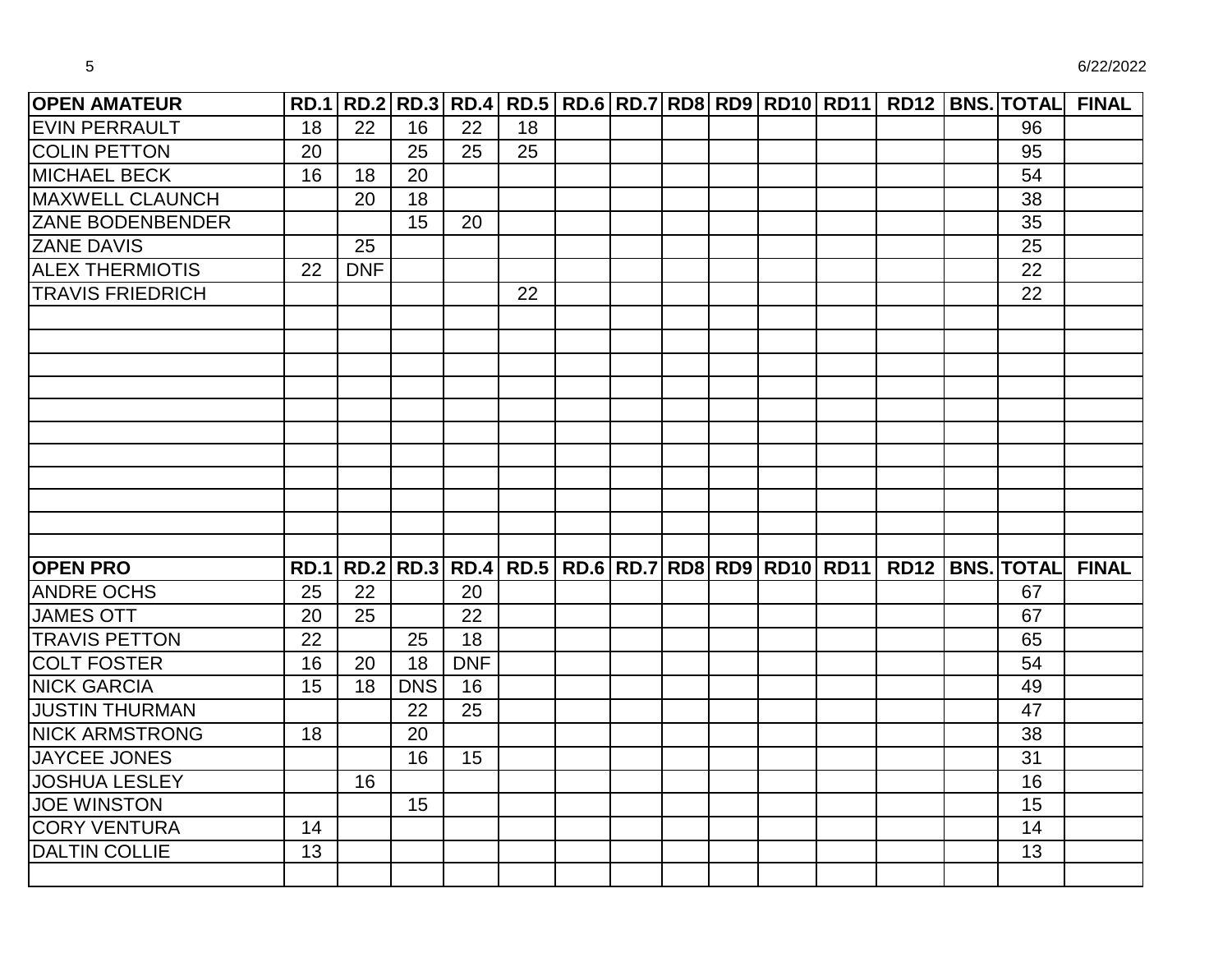| <b>Open Expert Non Pro</b>    | <b>RD.1</b> |    |            | <b>RD.2 RD.3 RD.4</b> |    |  |  | RD.5   RD.6   RD.7   RD8   RD9   RD10   RD11                      | <b>RD12</b> | <b>BNS. TOTAL</b>   | <b>FINAL</b> |
|-------------------------------|-------------|----|------------|-----------------------|----|--|--|-------------------------------------------------------------------|-------------|---------------------|--------------|
| <b>CONNER HICKERSON</b>       | 18          | 25 | 15         | 14                    | 15 |  |  |                                                                   |             | 87                  |              |
| <b>MATT FOSTER</b>            | 16          | 18 | 16         | 18                    | 16 |  |  |                                                                   |             | 84                  |              |
| <b>JAYCEE JONES</b>           |             |    | 20         | 25                    | 22 |  |  |                                                                   |             | 67                  |              |
| <b>KYLE FERRIS</b>            |             |    | 25         | 22                    |    |  |  |                                                                   |             | 47                  |              |
| <b>MATT STOUTENBURG</b>       |             |    | 22         |                       | 25 |  |  |                                                                   |             | 47                  |              |
| <b>MICHAEL BECK</b>           |             |    |            | 20                    | 20 |  |  |                                                                   |             | 40                  |              |
| <b>MICHAEL RESENDEZ</b>       |             | 20 | 18         |                       |    |  |  |                                                                   |             | 38                  |              |
| <b>SHAWN DOUCET</b>           |             |    | 14         |                       | 18 |  |  |                                                                   |             | 32                  |              |
| <b>TRAVIS PETTON</b>          | 25          |    |            |                       |    |  |  |                                                                   |             | 25                  |              |
| <b>DALTIN COLLIE</b>          | 22          |    |            |                       |    |  |  |                                                                   |             | 22                  |              |
| <b>JIM OTTELE</b>             | 20          |    |            |                       |    |  |  |                                                                   |             | 20                  |              |
| <b>TRAVIS HORN</b>            |             |    |            | 16                    |    |  |  |                                                                   |             | 16                  |              |
| <b>ADAM LESLEY</b>            |             |    |            | 15                    |    |  |  |                                                                   |             | 15                  |              |
| <b>JOSHUA LESLEY</b>          |             |    | 13         |                       |    |  |  |                                                                   |             | 13                  |              |
|                               |             |    |            |                       |    |  |  |                                                                   |             |                     |              |
|                               |             |    |            |                       |    |  |  |                                                                   |             |                     |              |
|                               |             |    |            |                       |    |  |  |                                                                   |             |                     |              |
|                               |             |    |            |                       |    |  |  |                                                                   |             |                     |              |
| <b>SENIOR VET +50 Experts</b> | <b>RD.1</b> |    |            |                       |    |  |  | RD.2   RD.3   RD.4   RD.5   RD.6   RD.7   RD8   RD9   RD10   RD11 |             | RD12   BNS.   TOTAL | <b>FINAL</b> |
| <b>JON NUNES</b>              | 25          | 25 | 25         | 25                    | 25 |  |  |                                                                   |             | 125                 |              |
| MICHAEL DIFFENBAUGH           | 22          | 22 | 20         | 22                    | 22 |  |  |                                                                   |             | 108                 |              |
| <b>ADAM LESLEY</b>            | 16          | 16 | 14         | 20                    | 16 |  |  |                                                                   |             | 82                  |              |
| JOHNNY CUSTOM,                | 15          | 13 | 13         | 16                    | 14 |  |  |                                                                   |             | 71                  |              |
| <b>MATT STOUTENBURG</b>       |             | 20 | 18         |                       | 20 |  |  |                                                                   |             | 58                  |              |
| <b>JAMES MORRIS</b>           | 20          | 18 | <b>DNS</b> |                       |    |  |  |                                                                   |             | 38                  |              |
| <b>JOHN DUPREE</b>            | 18          |    |            |                       | 18 |  |  |                                                                   |             | 36                  |              |
| <b>TRAVIS WARD</b>            |             |    | 16         | 18                    |    |  |  |                                                                   |             | 34                  |              |
| <b>SHAWN DOUCET</b>           | 14          |    |            |                       | 15 |  |  |                                                                   |             | 29                  |              |
| <b>ROBBIE CREAN</b>           |             | 14 |            |                       |    |  |  |                                                                   |             | 14                  |              |
|                               |             |    |            |                       |    |  |  |                                                                   |             |                     |              |
|                               |             |    |            |                       |    |  |  |                                                                   |             |                     |              |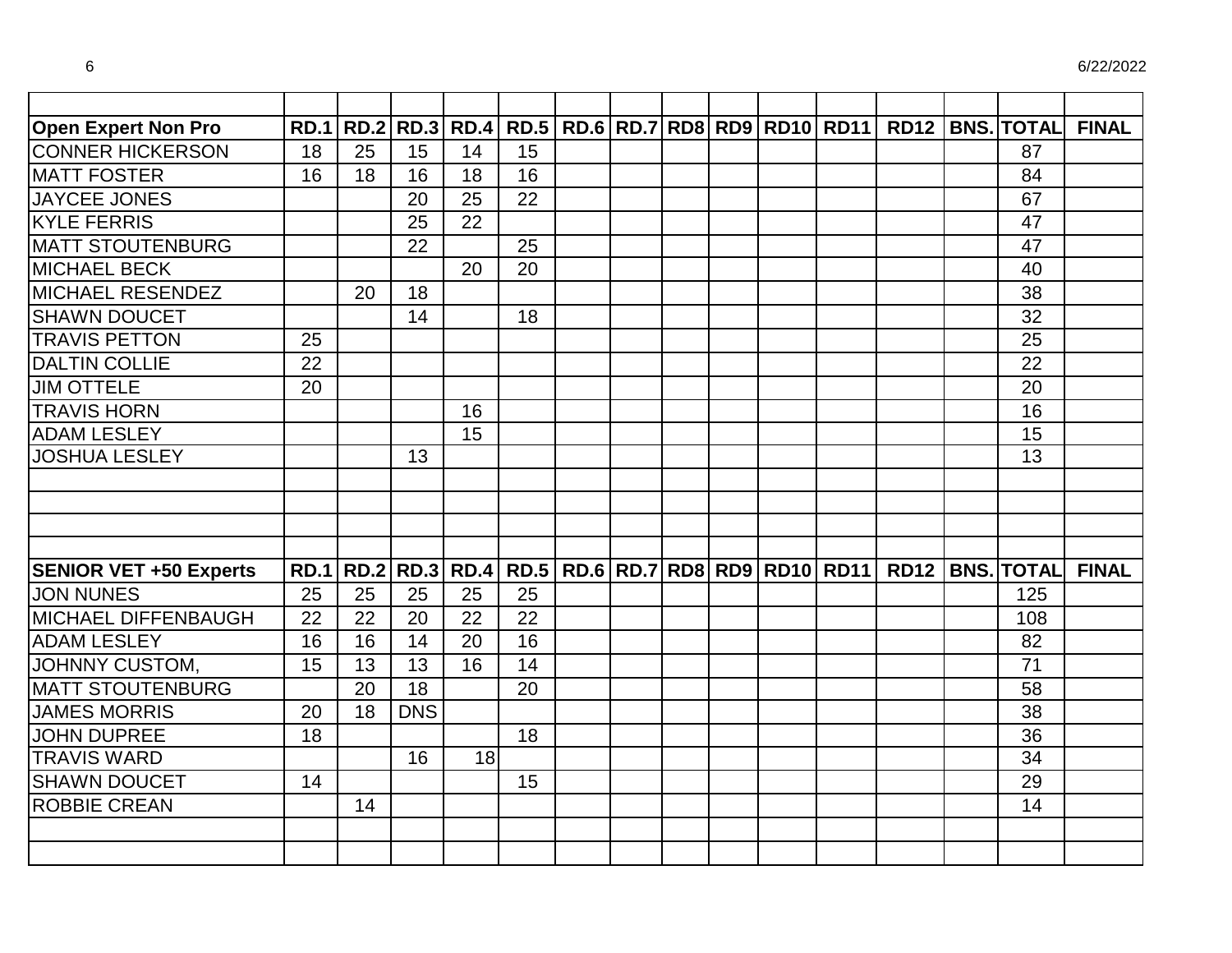| <b>SENIOR +50 Amateur /NOV</b>                        |    |    |    |    | RD.1 RD.2 RD.3 RD.4 RD.5 |  |  | RD6   RD7   RD8   RD9   RD10   RD11                                    |  | RD12   BNS.   TOTAL | <b>FINAL</b>                  |
|-------------------------------------------------------|----|----|----|----|--------------------------|--|--|------------------------------------------------------------------------|--|---------------------|-------------------------------|
| <b>JOSEPH BOYD</b>                                    | 20 | 25 | 22 | 20 | 25                       |  |  |                                                                        |  | 112                 |                               |
| <b>JERRY SCHENAMSGRUBER</b>                           | 18 | 22 | 20 |    |                          |  |  |                                                                        |  | 60                  |                               |
| <b>MATT STOUTENBURG</b>                               | 25 |    |    |    |                          |  |  |                                                                        |  | 25                  |                               |
| <b>GENE BROWN</b>                                     |    |    |    | 25 |                          |  |  |                                                                        |  | 25                  |                               |
| <b>STEELE FRIEDRICH</b>                               | 22 |    |    |    |                          |  |  |                                                                        |  | 22                  |                               |
| <b>ADAM RUELAS</b>                                    | 16 |    |    |    |                          |  |  |                                                                        |  | 16                  |                               |
|                                                       |    |    |    |    |                          |  |  |                                                                        |  |                     |                               |
|                                                       |    |    |    |    |                          |  |  |                                                                        |  |                     |                               |
|                                                       |    |    |    |    |                          |  |  |                                                                        |  |                     |                               |
|                                                       |    |    |    |    |                          |  |  |                                                                        |  |                     |                               |
|                                                       |    |    |    |    |                          |  |  |                                                                        |  |                     |                               |
| <b>CLASSIC VINTAGE 500-750   RD.1   RD.2   RD.3  </b> |    |    |    |    |                          |  |  | RD.4   RD.5   RD.6   RD.7   RD8   RD9   RD10   RD11                    |  |                     | <b>RD12 BNS. TOTAL FINISH</b> |
| <b>CONNER HICKERSON</b>                               |    | 20 | 25 | 25 | 25                       |  |  |                                                                        |  | 95                  |                               |
| <b>DWAYNE LOCKE</b>                                   |    | 25 | 22 | 22 | 20                       |  |  |                                                                        |  | 89                  |                               |
| <b>JOE PAPE</b>                                       |    | 22 | 20 | 20 | 22                       |  |  |                                                                        |  | 84                  |                               |
| <b>JIM OTTELE</b>                                     |    | 22 |    |    |                          |  |  |                                                                        |  | 22                  |                               |
|                                                       |    |    |    |    |                          |  |  |                                                                        |  |                     |                               |
|                                                       |    |    |    |    |                          |  |  |                                                                        |  |                     |                               |
|                                                       |    |    |    |    |                          |  |  |                                                                        |  |                     |                               |
|                                                       |    |    |    |    |                          |  |  |                                                                        |  |                     |                               |
| <b>Open Framers Expert</b>                            |    |    |    |    |                          |  |  | RD.1   RD.2   RD.3   RD.4   RD.5   RD6   RD7   RD8   RD9   RD10   RD11 |  | RD12   BNS.   TOTAL | <b>FINAL</b>                  |
| MICHAEL DIFFENBAUGH                                   | 20 | 20 | 20 | 25 |                          |  |  |                                                                        |  | 85                  |                               |
| <b>ADAM LESLEY</b>                                    | 18 | 22 | 22 | 20 | 25                       |  |  |                                                                        |  | 107                 |                               |
| <b>JEFF JOHNSON</b>                                   | 25 |    | 25 |    |                          |  |  |                                                                        |  | 50                  |                               |
| <b>JAMES MORRIS</b>                                   |    |    |    | 22 |                          |  |  |                                                                        |  | 22                  |                               |
|                                                       |    |    |    |    |                          |  |  |                                                                        |  |                     |                               |
|                                                       |    |    |    |    |                          |  |  |                                                                        |  |                     |                               |
|                                                       |    |    |    |    |                          |  |  |                                                                        |  |                     |                               |
|                                                       |    |    |    |    |                          |  |  |                                                                        |  |                     |                               |
|                                                       |    |    |    |    |                          |  |  |                                                                        |  |                     |                               |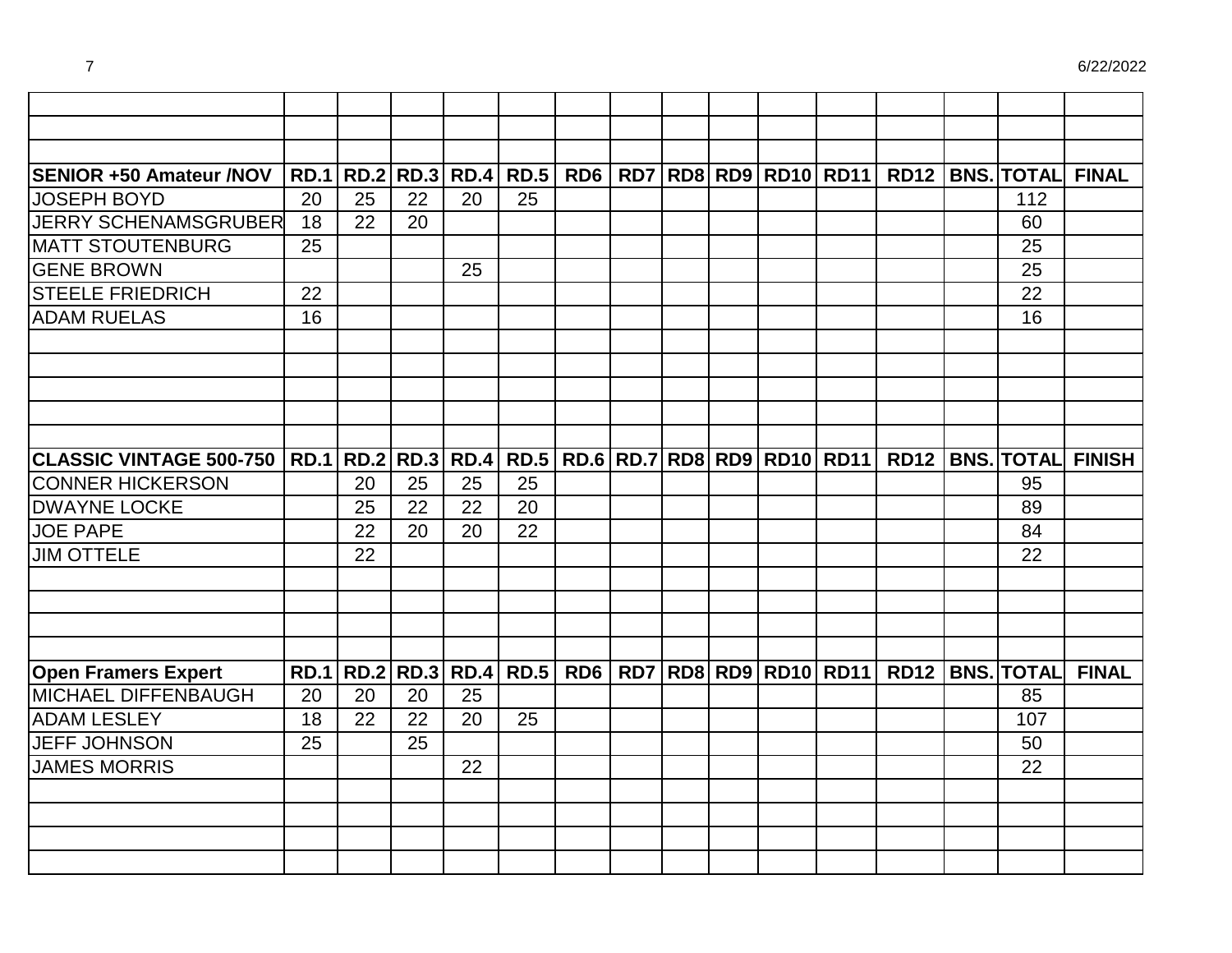| <b>Open Framers Ama/Nov</b> | <b>RD.1</b> |            |                  |    | RD.2   RD.3   RD.4   RD.5 |  |  | RD6   RD7   RD8   RD9   RD10   RD11                 |  | RD12   BNS.   TOTAL    | <b>FINAL</b>                  |
|-----------------------------|-------------|------------|------------------|----|---------------------------|--|--|-----------------------------------------------------|--|------------------------|-------------------------------|
| <b>BRANDON GERDES</b>       | 22          | 25         | 25               | 22 | 25                        |  |  |                                                     |  | 119                    |                               |
| <b>JOEY CRABTREE CUSTOM</b> | 18          | 20         | 22               | 18 | 22                        |  |  |                                                     |  | 100                    |                               |
| <b>MARK HEISE</b>           | 20          | 22         |                  |    |                           |  |  |                                                     |  | 42                     |                               |
| <b>JAYCEE JONES</b>         |             |            |                  | 25 |                           |  |  |                                                     |  | 25                     |                               |
| <b>MARK HEATHFIELD</b>      |             |            |                  |    | 22                        |  |  |                                                     |  | 22                     |                               |
| <b>CONNER HICKERSON</b>     |             |            |                  | 20 |                           |  |  |                                                     |  | 20                     |                               |
| PAUL CLAYBAUGH              |             |            |                  |    | 20                        |  |  |                                                     |  | 20                     |                               |
|                             |             |            |                  |    |                           |  |  |                                                     |  |                        |                               |
| <b>Bomber Expert</b>        | <b>RD.1</b> |            | RD.2   RD.3      |    |                           |  |  | RD.4   RD.5   RD.6   RD.7   RD8   RD9   RD10   RD11 |  |                        | <b>RD12 BNS. TOTAL FINISH</b> |
| <b>DANNY PERKINS</b>        | 22          |            | 22               | 25 | 25                        |  |  |                                                     |  | 94                     |                               |
| <b>JOE STEFFEN</b>          | 20          |            | 20               | 22 |                           |  |  |                                                     |  | 62                     |                               |
| <b>DON JENSON</b>           | 18          | 25         | 18               |    |                           |  |  |                                                     |  | 61                     |                               |
| <b>ROBBIE CREAN</b>         | 16          | 20         | 16               |    |                           |  |  |                                                     |  | 52                     |                               |
| <b>JEFF JOHNSON</b>         | 25          |            | 25               |    |                           |  |  |                                                     |  | 50                     |                               |
| <b>JOHNNY CUSTOM</b>        |             |            | 15               |    |                           |  |  |                                                     |  | 15                     |                               |
|                             |             |            |                  |    |                           |  |  |                                                     |  |                        |                               |
| <b>Bomber Ama/Nov</b>       | <b>RD.1</b> |            | <b>RD.2 RD.3</b> |    |                           |  |  | RD.4   RD.5   RD.6   RD.7   RD8   RD9   RD10   RD11 |  | <b>RD12 BNS. TOTAL</b> | <b>FINAL</b>                  |
| <b>BRANDON GERDES</b>       | 22          | 25         | 25               | 25 |                           |  |  |                                                     |  | 97                     |                               |
| PAUL CLAYBAUGH              | 20          | 22         | 20               | 22 |                           |  |  |                                                     |  | 84                     |                               |
| <b>MARC HEATHFIELD</b>      |             | 20         | 18               | 20 |                           |  |  |                                                     |  | 58                     |                               |
| <b>STEELE FRIEDRICH</b>     | 25          |            |                  |    |                           |  |  |                                                     |  | 25                     |                               |
| <b>MIKE BROOKS</b>          |             | 18         |                  |    |                           |  |  |                                                     |  | 18                     |                               |
| <b>ROBERT MARCHBANKS</b>    |             | <b>DNS</b> | 15               |    |                           |  |  |                                                     |  | 15                     |                               |
|                             |             |            |                  |    |                           |  |  |                                                     |  |                        |                               |
|                             |             |            |                  |    |                           |  |  |                                                     |  |                        |                               |
|                             |             |            |                  |    |                           |  |  |                                                     |  |                        |                               |
|                             |             |            |                  |    |                           |  |  |                                                     |  |                        |                               |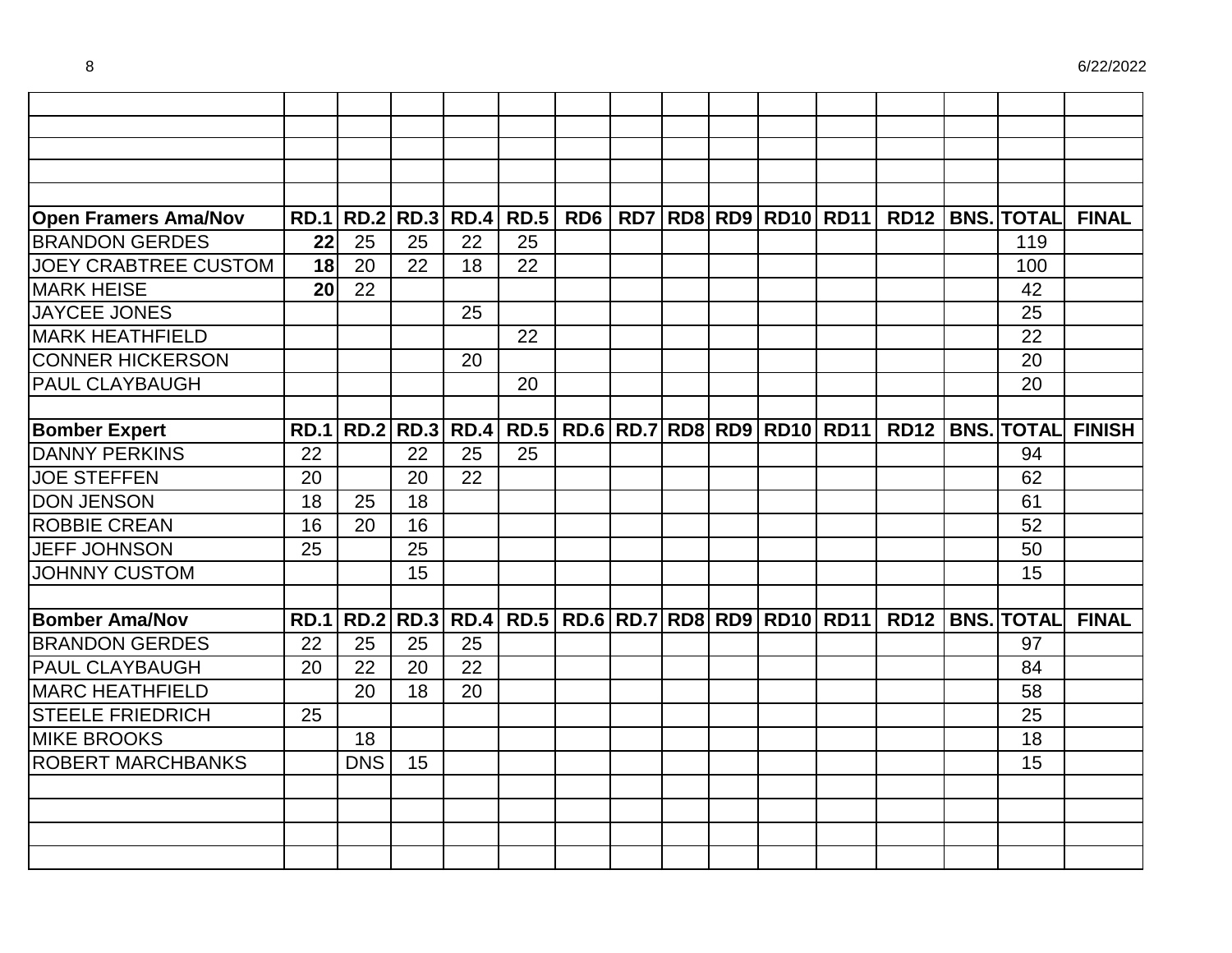| VET +35 Expert             | <b>RD.1</b> |             |             |                  |             |     |  |  |                                     | RD.2 RD.3 RD.4 RD.5 RD.6 RD.7 RD8 RD9 RD10 RD11 RD12 BNS. TOTAL |     |                   | <b>FINAL</b> |
|----------------------------|-------------|-------------|-------------|------------------|-------------|-----|--|--|-------------------------------------|-----------------------------------------------------------------|-----|-------------------|--------------|
| <b>JON NUNES</b>           | 25          | 25          | 25          | 25               | 25          |     |  |  |                                     |                                                                 |     | 125               |              |
| <b>ADAM LESLEY</b>         | 20          | 18          | 18          | 20               | 18          |     |  |  |                                     |                                                                 |     | 94                |              |
| MICHAEL DIFFENBAUGH        | 22          | 22          | 22          | 22               |             |     |  |  |                                     |                                                                 |     | 88                |              |
| <b>JOHN CLAYTON</b>        |             | 20          | 15          | 16               |             |     |  |  |                                     |                                                                 |     | 51                |              |
| <b>JOE WINSTON</b>         |             | 20          | 20          |                  |             |     |  |  |                                     |                                                                 |     | 40                |              |
| <b>MICHAEL BECK</b>        |             |             |             | 15               | 20          |     |  |  |                                     |                                                                 |     | 35                |              |
| <b>JOHNNY CUSTOM</b>       |             |             |             | 18               | 16          |     |  |  |                                     |                                                                 |     | 34                |              |
| <b>MATT FOSTER</b>         |             |             | 16          | 14               |             |     |  |  |                                     |                                                                 |     | 30                |              |
|                            |             |             |             |                  |             |     |  |  |                                     |                                                                 |     |                   |              |
| Vet 35+ Amateur/Novice     | <b>RD.1</b> | <b>RD.2</b> |             | <b>RD.3 RD.4</b> | <b>RD.5</b> | RD6 |  |  | <b>RD7 RD8 RD9 RD10 RD11</b>        | <b>RD12</b>                                                     |     | <b>BNS. TOTAL</b> |              |
| <b>JOSEPH BOYD</b>         | 20          | 22          | 22          | 25               | 25          |     |  |  |                                     |                                                                 | 114 |                   |              |
| <b>TJ BISCH</b>            | 15          | 18          | 20          | 20               | 22          |     |  |  |                                     |                                                                 | 95  |                   |              |
| <b>MICHAEL BECK</b>        | 22          | 25          | 25          |                  |             |     |  |  |                                     |                                                                 | 72  |                   |              |
| <b>MOSES CASTANDA</b>      | 18          |             | 18          | 18               |             |     |  |  |                                     |                                                                 | 54  |                   |              |
| <b>MARK HEISE</b>          | 16          | 20          |             |                  |             |     |  |  |                                     |                                                                 | 36  |                   |              |
| <b>DAN BROWN</b>           |             |             |             | 22               |             |     |  |  |                                     |                                                                 | 22  |                   |              |
|                            |             |             |             |                  |             |     |  |  |                                     |                                                                 |     |                   |              |
| <b>VET SUPER Sr+60 Ex.</b> | <b>RD.1</b> | <b>RD.2</b> | <b>RD.3</b> | RD.4             | <b>RD.5</b> |     |  |  | RD6   RD7   RD8   RD9   RD10   RD11 | <b>RD12</b>                                                     |     | <b>BNS. TOTAL</b> | <b>FINAL</b> |
| <b>JAMES MORRIS</b>        | 25          | 25          | 22          | 25               | 25          |     |  |  |                                     |                                                                 |     | 122               |              |
| <b>ELLIOTT IVERSON</b>     | 22          | 22          | 20          | 22               |             |     |  |  |                                     |                                                                 |     | 86                |              |
| <b>JOHNNY CUSTOM</b>       | 15          | 14          | 14          | 20               | 18          |     |  |  |                                     |                                                                 |     | 81                |              |
| <b>DON JENSEN</b>          | 18          | 20          | 15          |                  | 20          |     |  |  |                                     |                                                                 |     | 73                |              |
| <b>JIM OTELLE</b>          | 16          | 18          |             | 18               |             |     |  |  |                                     |                                                                 |     | 52                |              |
| <b>JOHN CLAYTON</b>        |             | 15          | 18          | 16               |             |     |  |  |                                     |                                                                 |     | 49                |              |
| <b>JOE STEFFEN</b>         | 20          |             | 16          |                  |             |     |  |  |                                     |                                                                 |     | 36                |              |
| <b>JOHN DUPREE</b>         | 12          |             |             |                  | 22          |     |  |  |                                     |                                                                 |     | 34                |              |
| <b>JOHN GARCIA</b>         | 13          |             |             |                  |             |     |  |  |                                     |                                                                 |     | 13                |              |
|                            |             |             |             |                  |             |     |  |  |                                     |                                                                 |     |                   |              |